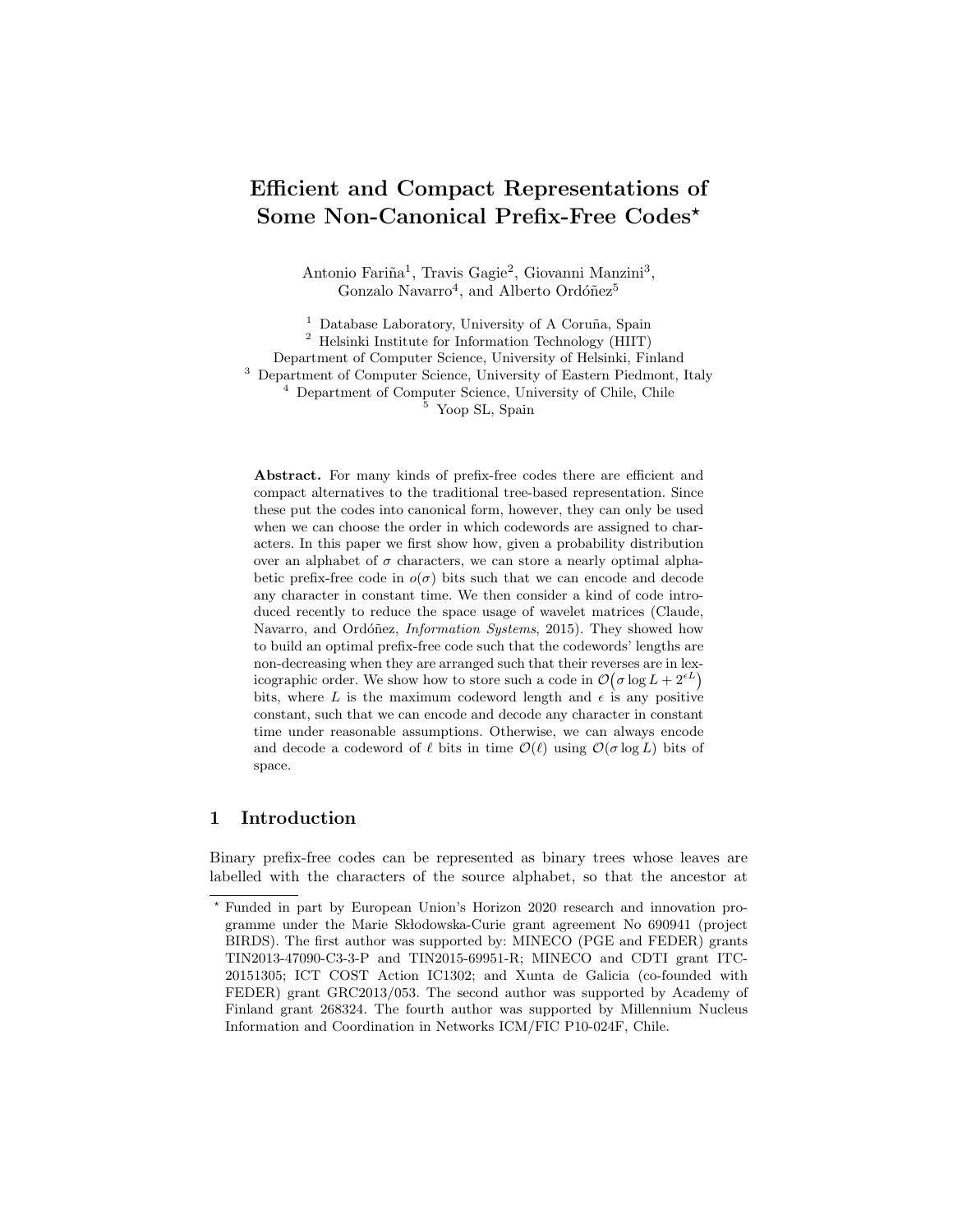depth d of the leaf labelled x is a left child if the dth bit of the codeword for  $x$  is a 0, and a right child if it is a 1. To encode a character, we start at the root and descend to the leaf labelled with that character, at each step writing a 0 if we go left and a 1 if we go right. To decode an encoded string, we start at the root and descend according to the bits of the encoding until we reach a leaf, at each step going left if the next bit is a 0 and right if it is a 1. Then we output the character associated with the leaf and return to the root to continue decoding. Therefore, a codeword of length  $\ell$  is encoded/decoded in time  $\mathcal{O}(\ell)$ . This all generalizes to larger code alphabets, but for simplicity we consider only binary codes in this paper.

There are, however, faster and smaller representations of many kinds of prefix-free codes. If we can choose the order in which codewords are assigned to characters then, by the Kraft Inequality [8], we can put any prefix-free code into canonical form  $[13]$  — i.e., such that the codewords' lexicographic order is the same as their order by length, with ties broken by the lexicographic order of their characters — without increasing any codeword's length. If we store the first codeword of each length as a binary number then, given a codeword's length and its rank among the codewords of that length, we can compute the codeword via a simple addition. Given a string prefixed by a codeword, we can compute that codeword's length and its rank among codewords of that length via a predecessor search. If the alphabet consists of  $\sigma$  characters and the maximum codeword length is L, then we can build an  $\mathcal{O}(\sigma \log L)$ -bit data structure with  $\mathcal{O}(\log L)$  query time that, given a character, returns its codeword's length and rank among codewords of that length, or vice versa. If L is at most a constant times the size of a machine word (which it is when we are considering, e.g., Huffman codes for strings in the RAM model) then in theory we can make the predecessor search and the data structure's queries constant-time, meaning we can encode and decode in constant time [5].

There are applications for which there are restrictions on the codewords' order, however. For example, in alphabetic codes the lexicographic order of the codewords must be the same as that of the characters. Such codes are useful when we want to be able to sort encoded strings without decoding them (because the lexicographic order of two encodings is always the same as that of the encoded strings) or when we are using data structures that represent point sets as sequences of coordinates [10], for example. Interestingly, since the mapping between symbols and leaves is fixed, alphabetic codes need only to store the tree topology, which can be represented more succinctly than optimal prefix-free codes, in  $2\sigma + o(\sigma)$  bits [9], so that encoding and decoding can still be done in time  $\mathcal{O}(\ell)$ . There are no, however, equivalents to the faster encoding/decoding methods used on canonical codes [5].

In Section 2 we show how, given a probability distribution over the alphabet, we can store a nearly optimal alphabetic prefix-free code in  $o(\sigma)$  bits such that we can encode and decode any character in constant time. We note that we can still use our construction even if the codewords must be assigned to the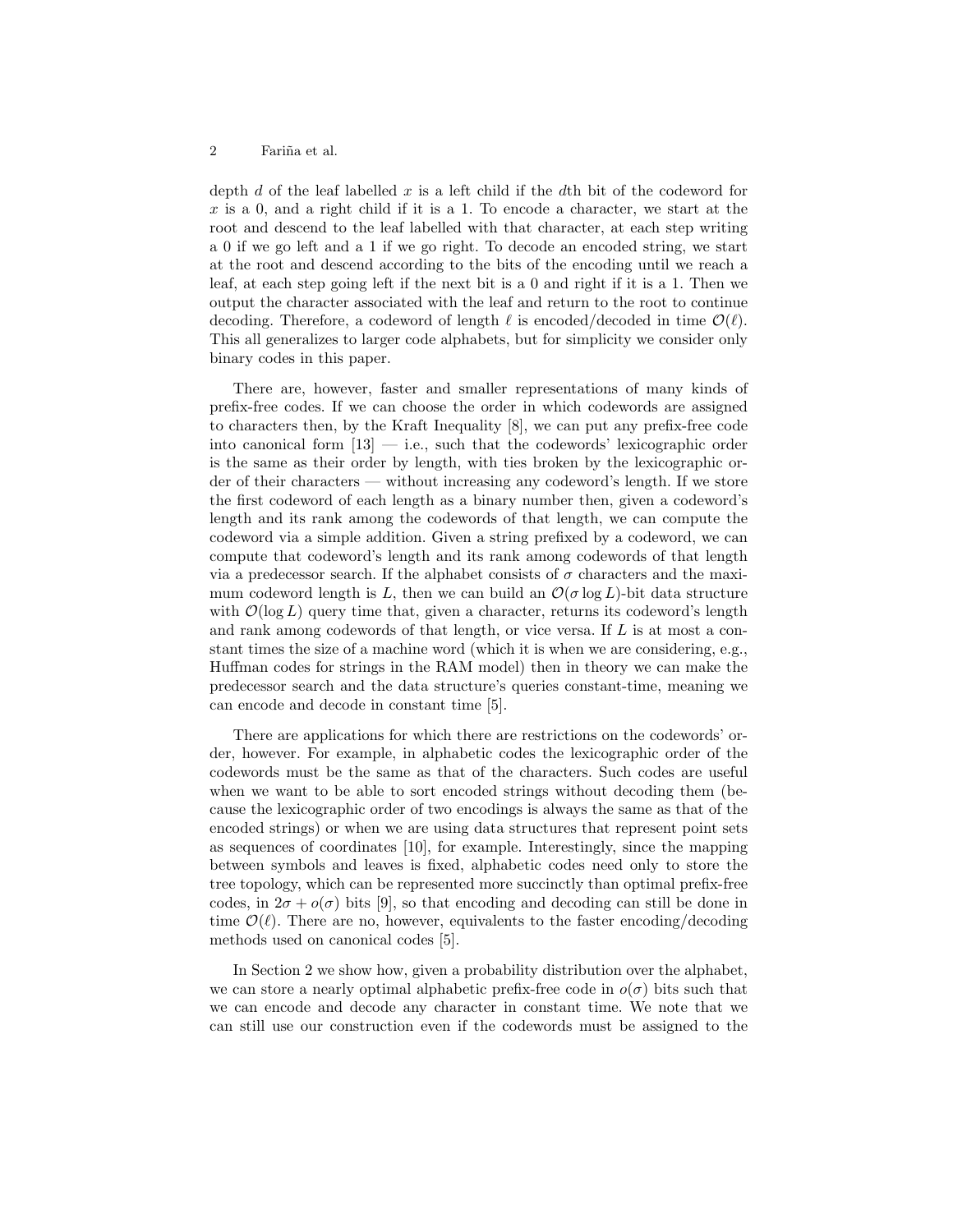characters according to some non-trivial permutation of the alphabet, but then we must store that permutation such that we can evaluate and invert it quickly.

In Section 3 we consider another kind of non-canonical prefix-free code, which Claude, Navarro, and Ordóñez [1] introduced recently to reduce the space usage of their wavelet matrices. (Wavelet matrices are alternatives to wavelet trees [6, 10] that are more space efficient when the alphabet is large.) They showed how to build an optimal prefix-free code such that the codewords' lengths are nondecreasing when they are arranged such that their reverses are in lexicographic order. They represent the code in  $\mathcal{O}(\sigma L)$  bits, and encode and decode a codeword of length  $\ell$  in time  $\mathcal{O}(\ell)$ . We show how to store such a code in  $\mathcal{O}(\sigma \log L)$  bits, and still encode and decode any character in  $\mathcal{O}(\ell)$  time. We also show that, by using  $\mathcal{O}(\sigma \log L + 2^{\epsilon L})$  bits, where  $\epsilon$  is any positive constant, we can encode and decode any character in constant time when  $L$  is at most a constant times the size of a machine word. Our first variant is simple enough to be implementable. We show experimentally that it uses 23–30 times less space than a classical implementation, at the price of being 10–21 times slower at encoding and 11–30 at decoding.

### 2 Alphabetic Codes

Evans and Kirkpatrick  $[2]$  showed how, given a binary tree on n leaves, we can build a new binary tree of height at most  $\lceil \lg n \rceil + 1$  on the same leaves in the same left-to-right order, such that the depth of each leaf in the new tree is at most 1 greater than its depth in the original tree. We can use their result to restrict the maximum codeword length of an optimal alphabetic prefix code, for √ an alphabet of  $\sigma$  characters, to be at most  $\lg \sigma + \sqrt{\lg \sigma} + 3$ , while forcing its expected codeword length to increase by at most a factor of  $1 + \mathcal{O}(1/\sqrt{\log \sigma})$ . To do so, we build the tree  $T_{opt}$  for an optimal alphabetic prefix code and then rebuild, according to Evans and Kirkpatrick's construction, each subtree rooted at depth  $\lceil \sqrt{\lg \sigma} \rceil$ . The resulting tree,  $T_{lim}$ , has height at most  $\lceil \sqrt{\lg \sigma} \rceil + \lceil \lg \sigma \rceil + 1$ and any leaf whose depth increases was already at depth at least  $\lceil \sqrt{\lg \sigma} \rceil$ .

There are better ways to build a tree  $T_{lim}$  with such a height limit. Itai [7] and Wessner [14] independently showed how, given a probability distribution over an alphabet of  $\sigma$  characters, we can build an alphabetic prefix code  $T_{lim}$  that has maximum codeword length at most  $\lg \sigma + \sqrt{\lg \sigma} + 3$  and is optimal among all such codes. Our construction in the previous paragraph, even if not optimal, shows that the expected codeword length of  $T_{lim}$  is at most  $1 + \mathcal{O}(1/\sqrt{\log \sigma})$ times times that of an optimal code with no length restriction.

Further, let us take  $T_{lim}$  and completely balance each subtree rooted at depth [lg  $\sigma - \sqrt{\lg \sigma}$ ]. The height remains at most lg  $\sigma + \sqrt{\lg \sigma} + 3$  and any leaf whose depth increases was already at depth at least  $\lceil \lg \sigma - \sqrt{\lg \sigma} \rceil$ , so the expected codeword length increases by at most a factor of

$$
\frac{\lg \sigma + \sqrt{\lg \sigma} + 3}{\lceil \lg \sigma - \sqrt{\lg \sigma} \rceil} = 1 + \mathcal{O}\Big(1/\sqrt{\log \sigma}\Big) .
$$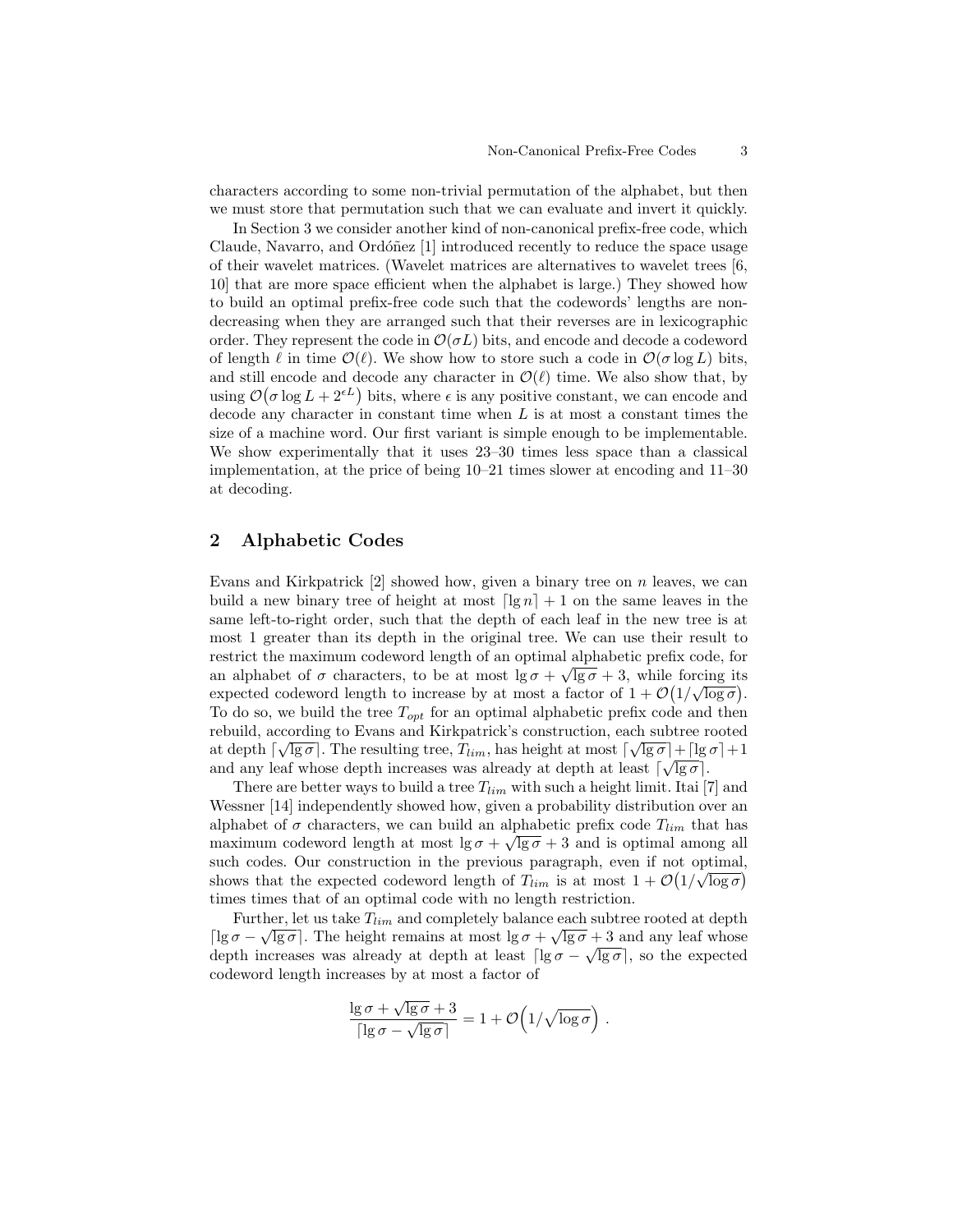Let  $T_{bal}$  be the resulting tree. Since the expected codeword length of  $T_{lim}$  is in turn at most a factor of  $1 + \mathcal{O}(1/\sqrt{\log n})$  larger than that of  $T_{opt}$ , the expected codeword length of  $T_{bal}$  is also at most a factor of  $(1 + \mathcal{O}(1/\sqrt{\log n}))^2 = 1 +$  $\mathcal{O}(1/\sqrt{\log n})$  larger than the optimal.  $T_{bal}$  then describes our suboptimal code.

To represent  $T_{bal}$ , we store a bitvector  $B[1..\sigma]$  in which  $B[i] = 1$  if and only if the codeword for the *i*th character in the alphabet has length at most [lg  $\sigma - \sqrt{lg \sigma}$ ], or if the *i*th leaf in T is the leftmost leaf in a subtree rooted at depth  $\lceil \lg \sigma - \sqrt{\lg \sigma} \rceil$ . With Pǎtraşcu's implementation [12] for B this takes a total of  $\mathcal{O}\left(2^{\lg \sigma - \sqrt{\lg \sigma}} \log \sigma + \sigma/\log^c \sigma\right) = \mathcal{O}\left(\sigma/\log^c \sigma\right)$  bits for any constant c, and allows us to perform in constant time  $\mathcal{O}(c)$  the following operations on B: (1) access, that is, inspecting any  $B[i]$ ; (2) rank, that is,  $rank(B, i)$  counts the number of 1s in any prefix  $B[1..i]$ ; and select, that is, select $(B, j)$  is the position of the j<sup>th</sup> 1 in  $B$ , for any j.

Let us for simplicity assume that the alphabet is  $[1..\sigma]$ . For encoding in constant time we store an array  $S[1..2^{\lceil \lg \sigma - \sqrt{\lg \sigma} \rceil}]$ , which stores the explicit code assigned to the leaves of  $T_{bal}$  where  $B[i] = 1$ , in the same order of B. That is, if  $B[i] = 1$ , then the code assigned to the character i is stored at  $S[rank(B, i)],$  $\lim_{\epsilon \to 0}$  lg σ +  $\sqrt{\lg \sigma} + 3 = \mathcal{O}(\log \sigma)$  bits. Therefore S requires  $\mathcal{O}\left(2^{\lg \sigma - \sqrt{\lg \sigma}} \log \sigma\right) =$  $o(\sigma/\log^c \sigma)$  bits of space, for any constant c. We can also store the length of the code within the same asymptotic space.

To encode the character i, we check whether  $B[i] = 1$  and, if so, we simply look up the codeword in S as explained. If  $B[i] = 0$ , we find the preceding 1 at  $i' = select(B, rank(B, i)),$  which marks the leftmost leaf in the subtree rooted at depth  $\lceil \lg \sigma - \sqrt{\lg \sigma} \rceil$  that contains the *i*th leaf in T. Since the subtree is completely balanced, we can compute the code for the character  $i$  in constant time from that of the character i': The size of the balanced subtree is  $r = i'' - i'$ , where  $i'' = select(B, rank(B, i') + 1)$ , and its height is  $h = \lceil \lg r \rceil$ . Then the first  $2r - 2<sup>h</sup>$  codewords are of the same length of the codeword for i', and the last  $2^h - r$  have one bit less. Thus, if  $i - i' < 2r - 2^h$ , the codeword for i' is  $S[rank(B, i')] + i-i'$ , of the same length of that of i; otherwise it is one bit shorter,  $(S[rank(B, i')] + 2r - 2<sup>h</sup>)/2 + i - i' - (2r - 2<sup>h</sup>) = S[rank(B, i')] / 2 + i - i' - (r - 2<sup>h-1</sup>).$ 

To be able to decode quickly, we store an array  $A[1..2^{\lceil \lg \sigma - \sqrt{\lg \sigma} \rceil}]$  such that, for  $1 \leq j \leq 2^{\lceil \lg \sigma - \sqrt{\lg \sigma} \rceil}$ , if the  $\lceil \lg \sigma - \sqrt{\lg \sigma} \rceil$ -bit binary representation of  $j-1$  is prefixed by the *i*th codeword, then  $A[j]$  stores *i* and the length of that codeword. If, instead, the  $\lceil \lg \sigma - \sqrt{\lg \sigma} \rceil$ -bit binary representation of j is the path label to the root of a subtree of  $T_{bal}$  with size more than 1, then  $A[j]$  stores the position i' in B of the leftmost leaf in that subtree (thus  $B[i'] = 1$ ). Again, A takes  $\mathcal{O}\left(2^{\log \sigma - \sqrt{\log \sigma}} \log \sigma\right) = o(\sigma/\log^c \sigma)$  bits, for any constant c.

Given a string prefixed by the *i*th codeword, we take the prefix of length  $\lceil \lg \sigma - \sqrt{\lg \sigma} \rceil$  of that string (padding with 0s on the right if necessary), view it as the binary representation of a number j, and check  $A[j]$ . This either tells us immediately  $i$  and the length of the *i*th codeword, or tells us the position  $i'$  in  $B$ of the leftmost leaf in the subtree containing the desired leaf. In the latter case,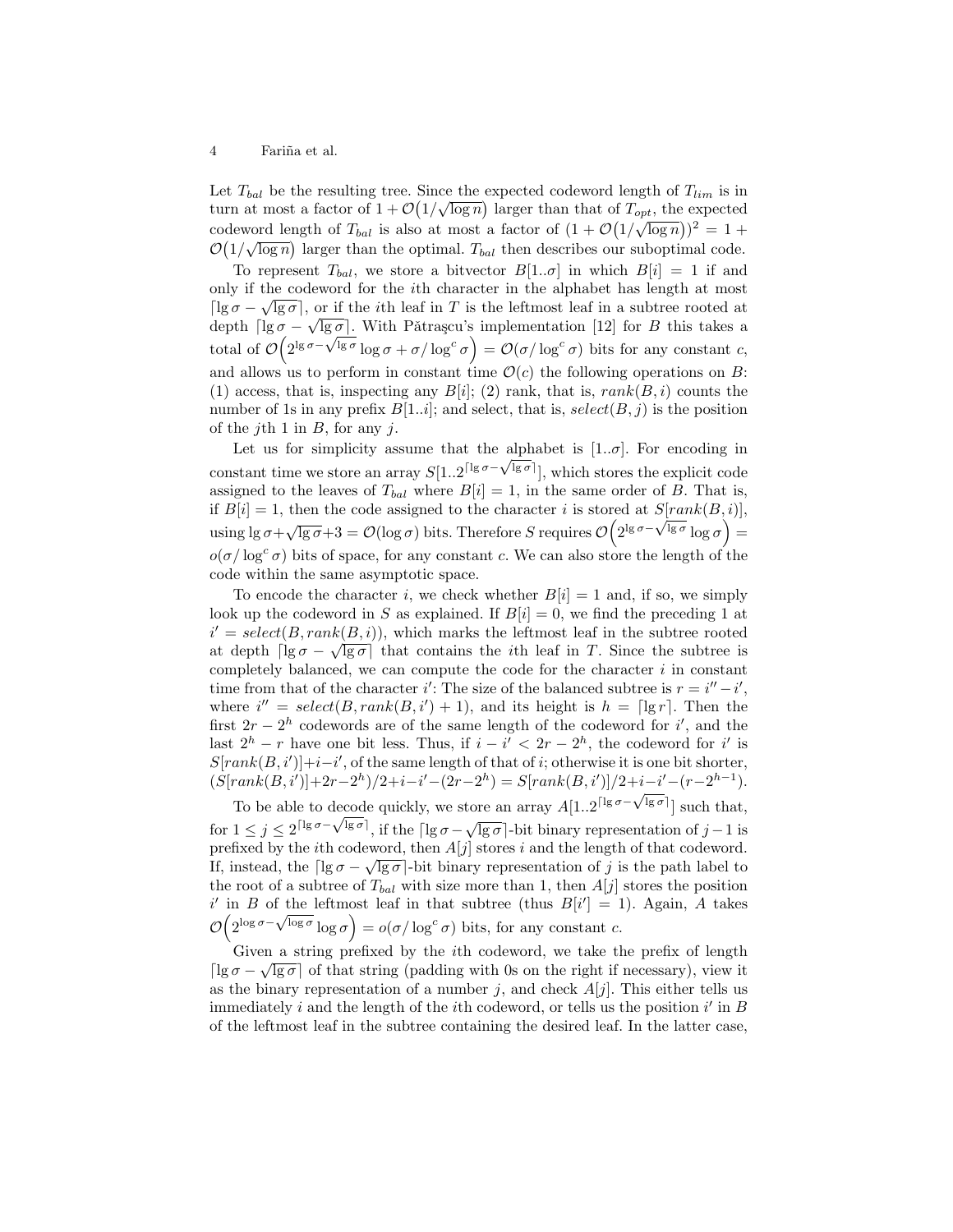since the subtree is completely balanced, we can compute  $i$  in constant time: We find  $i'', r$ , and h as done for encoding. We then take the first h bits of the string (including the prefix we had already read, and padding with a 0 if necessary), and interpret it as the number j'. Then, if  $d = j' - S[rank(B, i')] < 2r - 2<sup>h</sup>$ , it holds  $i = i' + d$ . Otherwise, the code is of length  $h - 1$  and the decoded symbol is  $i = i' + 2r - 2<sup>h</sup> + |(d - (2r - 2<sup>h</sup>))/2| = i' + r - 2<sup>h-1</sup> + |d/2|$ .

**Theorem 1.** Given a probability distribution over an alphabet of  $\sigma$  characters, we can build an alphabetic prefix code whose expected codeword length is at most a factor of  $1 + \mathcal{O}(1/\sqrt{\log \sigma})$  more than optimal and store it in  $\mathcal{O}(\sigma/\log^c \sigma)$  bits, for any constant c, such that we can encode and decode any character in constant time  $\mathcal{O}(c)$ .

#### 3 Codes for Wavelet Matrices

As we mentioned in Section 1, in order to reduce the space usage of their wavelet matrices, Claude, Navarro, and Ordóñez  $[1]$  recently showed how to build an optimal prefix code such that the codewords' lengths are non-decreasing when they are arranged such that their reverses are in lexicographic order. Specifically, they first build a normal Huffman code and then use the Kraft Inequality to build another code with the same codeword lengths with the desired property. They store an  $\mathcal{O}(\sigma L)$ -bit mapping between characters and their codewords, where again  $\sigma$  is the alphabet size and L is the maximum length of any codeword, which allows them to encode and decode codewords of length  $\ell$  in time  $\mathcal{O}(\ell)$ . (In the wavelet matrices, they already spend  $\mathcal{O}(\ell)$  time in the operations associated with encoding and decoding.)

Assume we are given a code produced by Claude et al.'s construction. We reassign the codewords of the same length such that the lexicographic order of the reversed codewords of that length is the same as that of their characters. This preserves the property that codeword lengths are non-decreasing with their reverse lexicographic order. The positive aspect of this reassignment is that all the information on the code can be represented in  $\sigma \lg L$  bits as a sequence  $D = d_1, \ldots, d_{\sigma}$ , where  $d_i$  is the depth of the leaf encoding character i in the code-tree T. We can then represent  $D$  using a wavelet tree [6], which uses  $\mathcal{O}(\sigma \log L)$  bits and supports the following operations on D in time  $\mathcal{O}(\log L)$ : (1) access any  $D[i]$ , which gives the length  $\ell$  of the codeword of character i; (2) compute  $r = rank_{\ell}(D, i)$ , which gives the number of occurrences of  $\ell$  in  $D[1..i]$ , which if  $D[i] = \ell$  gives the position (in reverse lexicographic order) of the leaf representing character i among those of codeword length  $\ell$ ; and (3) compute  $i = select_{\ell}(D, r)$ , which gives the position in D of the rth occurrence of  $\ell$ , or which is the same, the character  $i$  corresponding to the rth codeword of length  $\ell$  (in reverse lexicographic order).

If, instead of  $\mathcal{O}(\log L)$  time, we wish to perform the operations in time  $\mathcal{O}(\ell)$ , where  $\ell$  is the length of the codeword involved in the operation, we can simply give the wavelet tree of  $D$  the same shape of the tree  $T$ . We can even perform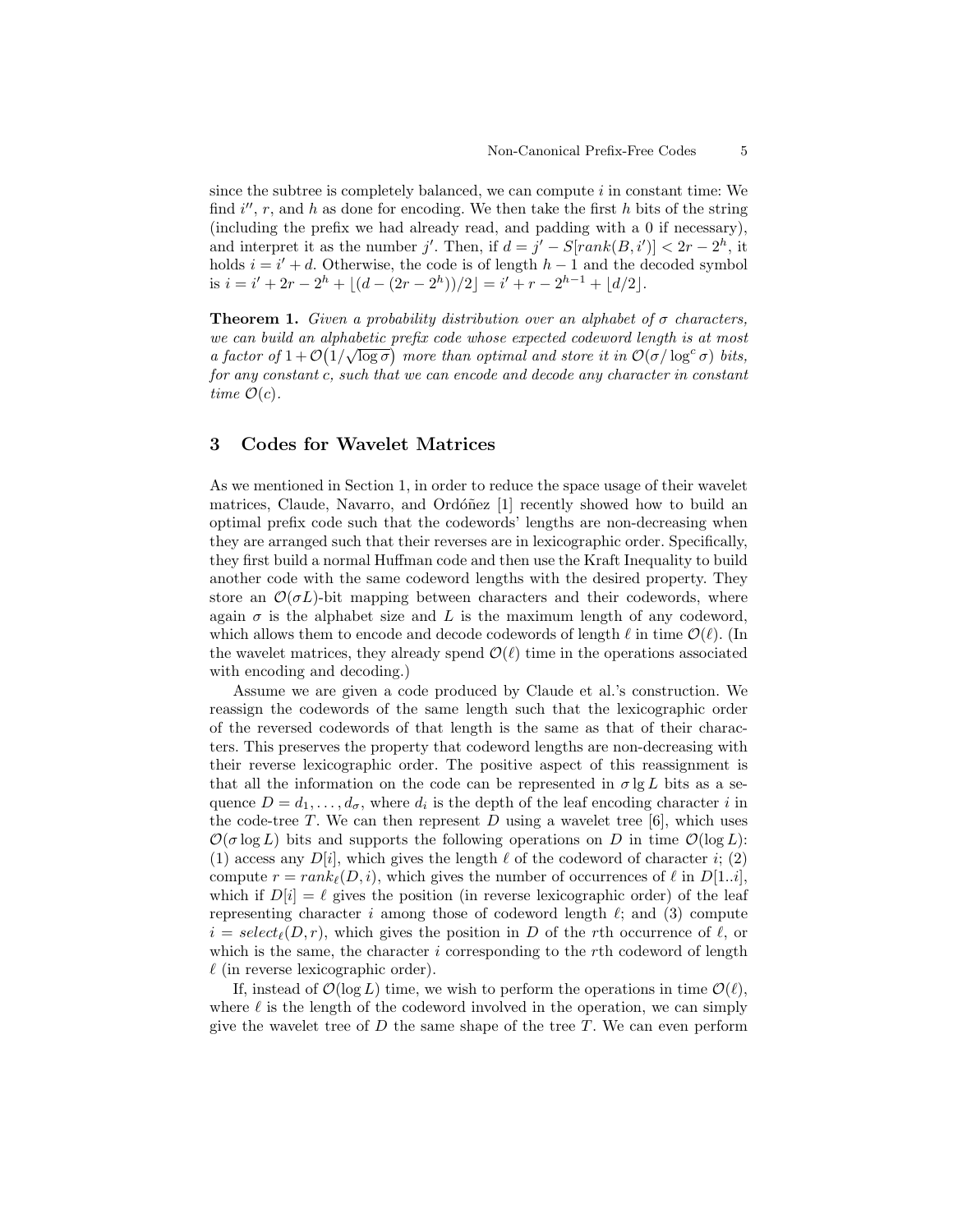6 Fari˜na et al.

the operations in time  $\mathcal{O}(\log \ell)$  by using a wavelet tree shaped like the trie for the first  $\sigma$  codewords represented with Elias  $\gamma$ - or  $\delta$ -codes [4, Observation 1]. The size stays  $\mathcal{O}(\sigma \log L)$  if we use compressed bitmaps at the nodes [6, 10].

We are left with two subproblems. For decoding the first character encoded in a binary string, we need to find the length  $\ell$  of the first codeword and the lexicographic rank r of its reverse among the reversed codewords of that length, since then we can decode  $i = select_{\ell}(D, r)$ . For encoding a character i, we find its length  $\ell = D[i]$  and the lexicographic rank  $r = rank_{\ell}(D, i)$  of its reverse among the reversed codewords of length  $\ell$ , and then we must find the codeword given  $\ell$  and r. We first present a solution that takes  $\mathcal{O}(L \log \sigma) = \mathcal{O}(\sigma \log L)$  further bits<sup>6</sup> and works in  $\mathcal{O}(\ell)$  time. We then present a solution that takes  $\mathcal{O}(2^{\epsilon L})$ further bits and works in constant time.

Let T be the code-tree and, for each depth d between 0 and L, let nodes  $(d)$ be the total number of nodes at depth d in T and let leaves (d) be the number of leaves at depth d. Let v be a node other than the root, let u be v's parent, let  $r_v$ be the lexicographic rank (counting from 1) of  $v$ 's reversed path label among all the reversed path labels of nodes at v's depth, and let  $r_u$  be defined analogously for  $u$ . Notice that since  $T$  is optimal it is strictly binary, so half the nodes at each positive depth are left children and half are right children. Moreover, the reversed path labels of all the left children at any depth are lexicographically less than the reversed path labels of all the right children at the same depth (or, indeed, at any depth). Finally, the reversed path labels of all the leaves at any depth are lexicographically less than the reversed path labels of all the internal nodes at that depth. It follows that

- v is u's left child if and only if  $r_v \leq \text{nodes}(\text{depth}(v))/2$ ,
- if v is u's left child then  $r_v = r_u$  leaves(depth $(u)$ ),
- if v is u's right child then  $r_v = r_u$  leaves(depth(u)) + nodes(depth(v))/2.

Of course, by rearranging terms we can also compute  $r_u$  in terms of  $r_v$ .

Suppose we store nodes(d) and leaves(d) for d between 0 and L. With the three observations above, given a codeword of length  $\ell$ , we can start at the root and in  $\mathcal{O}(\ell)$  time descend in T until we reach the leaf v whose path label is that codeword, then return its depth  $\ell$  and the lexicographic rank  $r = r_v$  of its reverse path label among all the reversed path labels of nodes at that depth.<sup>7</sup> Then we compute i from  $\ell$  and r as described, in further  $\mathcal{O}(\log \ell)$  time. For encoding i, we obtain as explained its length  $\ell$  and the rank  $r = r_v$  of its reversed codeword among the reversed codewords of that length. Then we use the formulas to walk up towards the root, finding in each step the rank  $r_u$  o the parent u of v, and determining if v is a left or right child of u. This yields the  $\ell$  bits of the codeword of i in reverse order (0 when v is a left child of u and 1 otherwise), in overall time  $\mathcal{O}(\ell)$ . This completes our first solution, which we evaluate experimentally in Section 4.

<sup>&</sup>lt;sup>6</sup> Since the code tree has height L and  $\sigma$  leaves, it follows that  $L < \sigma$ .

 $^7$  This descent is conceptual; we do not have a concrete node  $v$  at each level, but we do know  $r_v$ .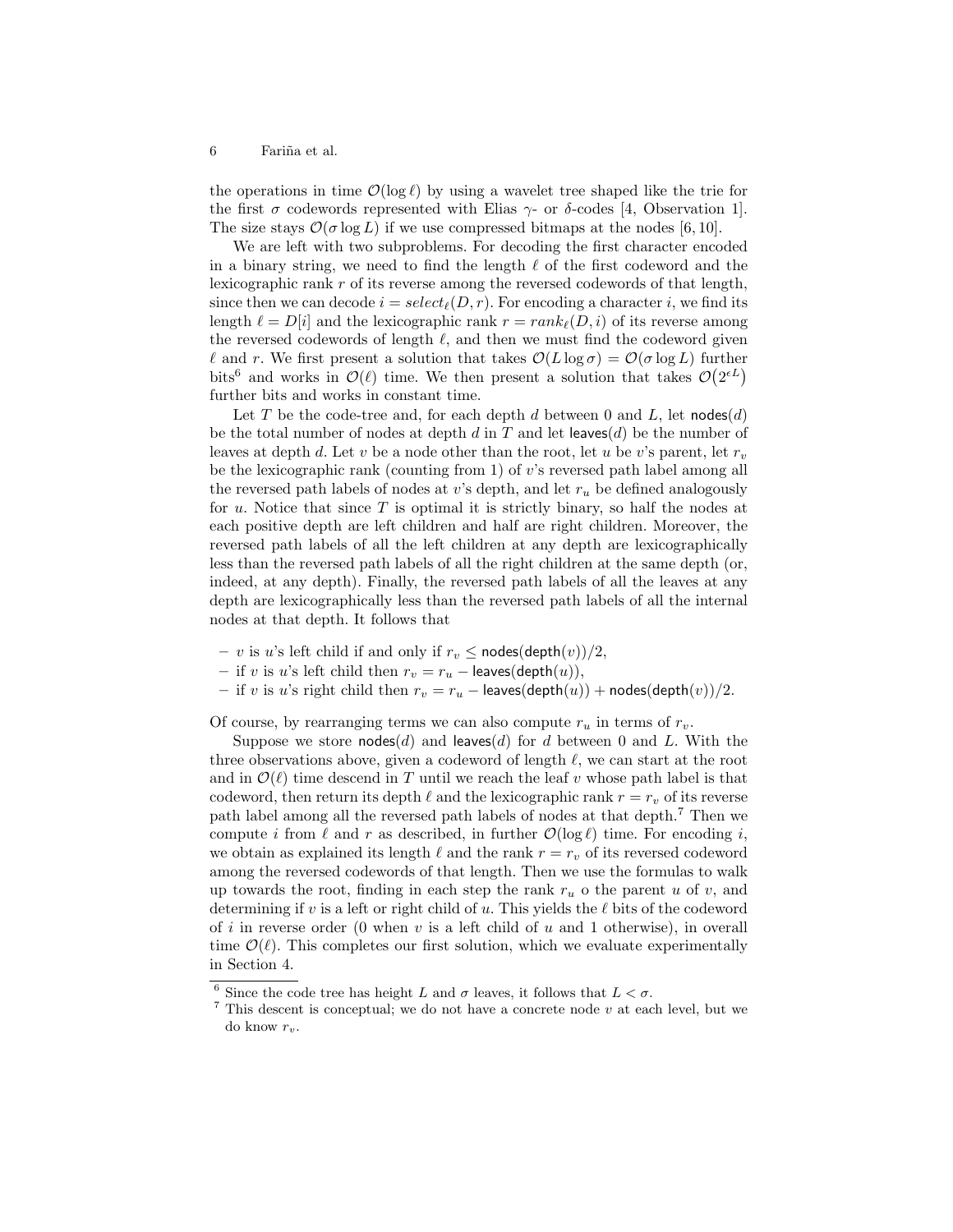**Theorem 2.** Suppose we are given an optimal prefix code in which the codewords' lengths are non-decreasing when they are arranged such that their reverses are in lexicographic order. We can store such a code in  $\mathcal{O}(\sigma \log L)$  bits – possibly after swapping characters' codewords of the same length  $-$  where L is the maximum codeword length, such that we can encode and decode any character in  $\mathcal{O}(\ell)$  time, where  $\ell$  is the corresponding codeword length.

If we want to speed up descents, we can build a table that takes as arguments a depth and several bits, and returns the difference between  $r_u$  and  $r_v$  for any node  $u$  at that depth and its descendant  $v$  reached by following edges corresponding to those bits. Notice that this difference depends only on the bits and the numbers of nodes and leaves at the intervening levels. If the table accepts t bits as arguments at once, then it takes  $L2^t \log \sigma$  bits and we can descend in  $\mathcal{O}(L/t)$  time. Setting  $t = \epsilon L/2$ , and since  $L \geq \lg \sigma$ , we use  $\mathcal{O}(2^{\epsilon L})$  space and descend from the root to any leaf in constant time.

Speeding up ascents is slightly more challenging. Consider all the path labels of a particular length that end with a particular suffix of length  $t$ : the lexicographic ranks of their reverses form a consecutive interval. Therefore, we can partition the nodes at any level by their r values, such that knowing which part a node's  $r$  value falls into tells us the last  $t$  bits of that node's path label, and the difference between that node's  $r$  value and the  $r$  value of its ancestor at depth  $t$ less. For each depth, we store the first  $r$  value in each interval in a predecessor data structure, implemented as a trie with degree  $\sigma^{e/3}$ ; since there are at most 2<sup>t</sup> intervals in the partition for each depth and  $L \ge \lg \sigma$ , setting  $t = \epsilon L/2$  again we use a total of  $\mathcal{O}(L2^{\epsilon L/2}\sigma^{\epsilon/3}\log \sigma) \subset \mathcal{O}(2^{\epsilon L})$  bits and ascend from any leaf to the root in constant time.

Finally, the operations on the wavelet tree can be made constant-time by using a balanced multiary variant [3].

Theorem 3. Suppose we are given an optimal prefix code in which the codewords' lengths are non-decreasing when they are arranged such that their reverses are in lexicographic order. Let L be the maximum codeword length, so that it is at most a constant times the size of the machine word. Then we can store such a code in  $\mathcal{O}(\sigma \log L + 2^{\epsilon L})$  bits — possibly after swapping characters' codewords of the same length  $-$  where  $\epsilon$  is any positive constant, such that we can encode and decode any character in constant time.

#### 4 Experiments

We have run experiments to compare the solution of Theorem 2 (referred to as WMM in the sequel, for Wavelet Matrix Model) with the only previous encoding, that is, the one used by Claude et al. [1] (denoted by TABLE). Note that our codes are not canonical, so other solutions [5] do not apply.

Claude et al. [1] use for encoding a single table of  $\sigma L$  bits storing the code of each symbol, and thus they easily encode in constant time. For decoding, they have tables separated by codeword length  $\ell$ . In each such table, they store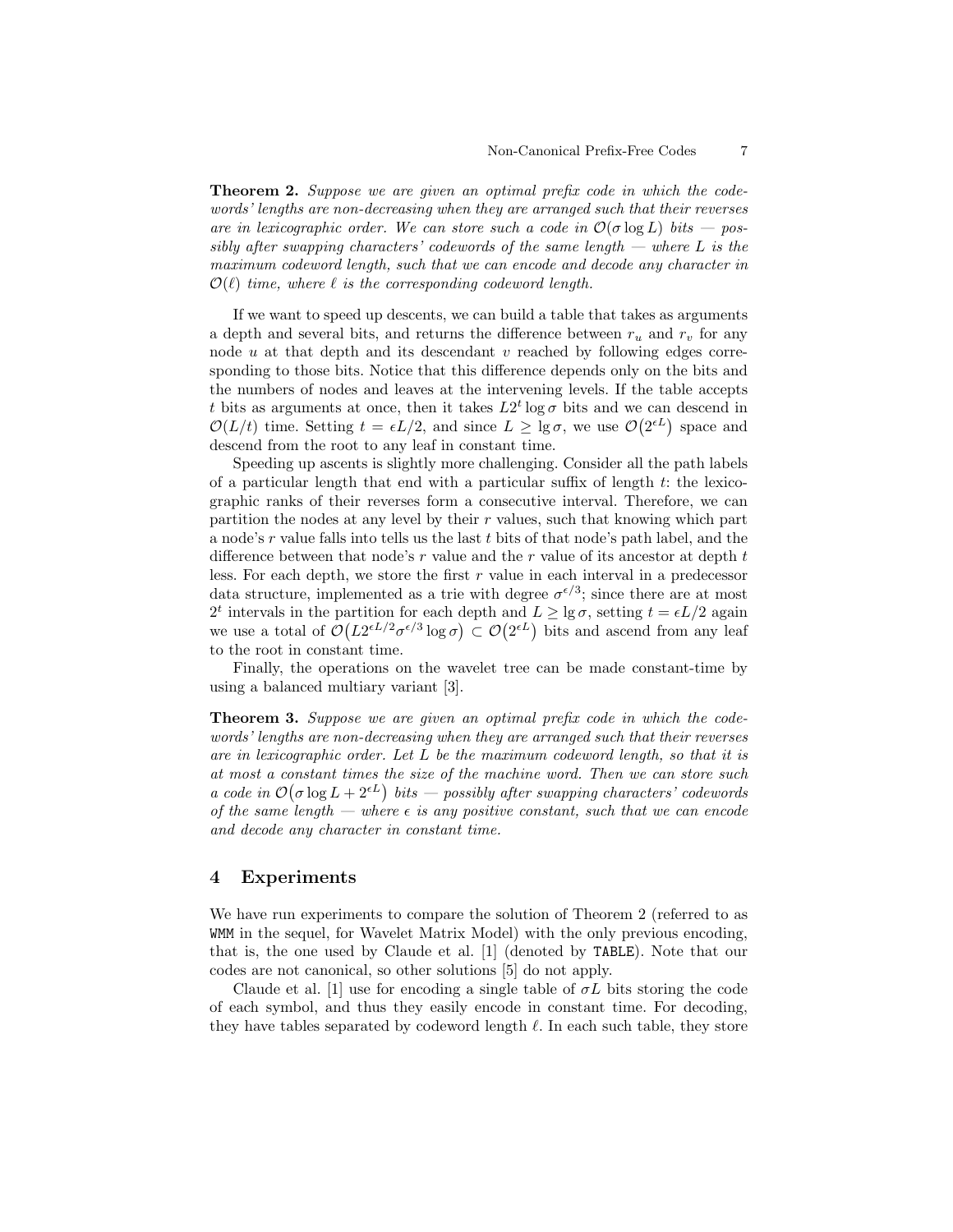| Collection |                              |       |           | Length   Alphabet   Entropy   max code   Entropy of level                    |
|------------|------------------------------|-------|-----------|------------------------------------------------------------------------------|
|            | (n)                          |       |           | size $(\sigma)$ $(\mathcal{H}(P))$ length $(L)$ entries $(\mathcal{H}_0(D))$ |
| EsWiki     | $  200,000,000 $ 1,634,145   | 11.12 | <b>28</b> | 2.24                                                                         |
| EsInv      | $\ 300,000,000\ 1,005,702\ $ | 5.88  | 28        | 2.60                                                                         |
| Indo       | 120,000,000  3,715,187       | 16.29 | 27        | 2.51                                                                         |

Table 1. Main statistics of the texts used.

the codewords of that length and the associated character, sorted by codeword. This requires  $\sigma(L+\lg\sigma)$  further bits, and permits decoding binary searching the codeword found in the wavelet matrix. Since there are at most  $2^{\ell}$  codewords of length  $\ell$ , the binary search takes time  $\mathcal{O}(\ell)$ .

For the sequence  $D$  used in our WMM, we use binary Huffman-shaped wavelet trees with plain bitmaps. The structures for supporting rank/select efficiently require 37.5% space overhead, so the total space is  $1.37 \sigma \mathcal{H}_0(D)$ , where  $\mathcal{H}_0(D) \leq$  $\lg L$  is the per-symbol zero-order entropy of the sequence D. We also add a small index to speed up select queries [11] (that is, decoding), which can be parameterized with a sampling value that we set to  $\{16, 32, 64, 128\}$ . Finally, we store the values leaves and nodes, which add an insignificant  $L^2$  bits in total.

We used a prefix of three datasets in http://lbd.udc.es/research/ECRPC. The first one, EsWiki, contains a sequence of word identifiers generated by using the Snowball algorithm to apply stemming to the Spanish Wikipedia. The second one, EsInv, contains a concatenation of differentially encoded inverted lists extracted from a random sample of the Spanish Wikipedia. The third dataset, Indo was created with the concatenation of the adjacency lists of Web graph Indochina-2004 available at http://law.di.unimi.it/datasets.php. In Table 1 we provide some statistics about the datasets. We include the the number of symbols in the dataset (*n*) and the alphabet size ( $\sigma$ ). Assuming P is the relative frequency of the alphabet symbols,  $\mathcal{H}(P)$  indicates (in bits per symbol) the empirical entropy of the sequence. This is approximates the average  $\ell$  value of queries. Finally we show  $L$ , the maximum code length, and the zero-order entropy of the sequence  $D, H_0(D)$ , in bits per symbol. The last column is then a good approximation of the size of our Huffman-shaped wavelet tree for D.

Our test machine has a Intel(R) Core(tm) i7-3820@3.60GHz CPU (4 cores/8 siblings) and 64GB of DDR3 RAM. It runs Ubuntu Linux 12.04 (Kernel 3.2.0-99 generic). The compiler used was  $g++$  version 4.6.4 and we set compiler optimization flags to −O9. All our experiments run in a single core and time measures refer to CPU user-time.

Figure 1 compares the space required by both code representations and their compression and decompression times. As expected, the space per character of our new code representation, WMM, is close to  $1.37 \mathcal{H}_0(D)$ , whereas that of TABLE is close to  $2L + \lg \sigma$ . This explains the large difference in space between both representations, a factor of 23–30 times. For decoding we show the mild effect of adding the structure that speeds up select queries.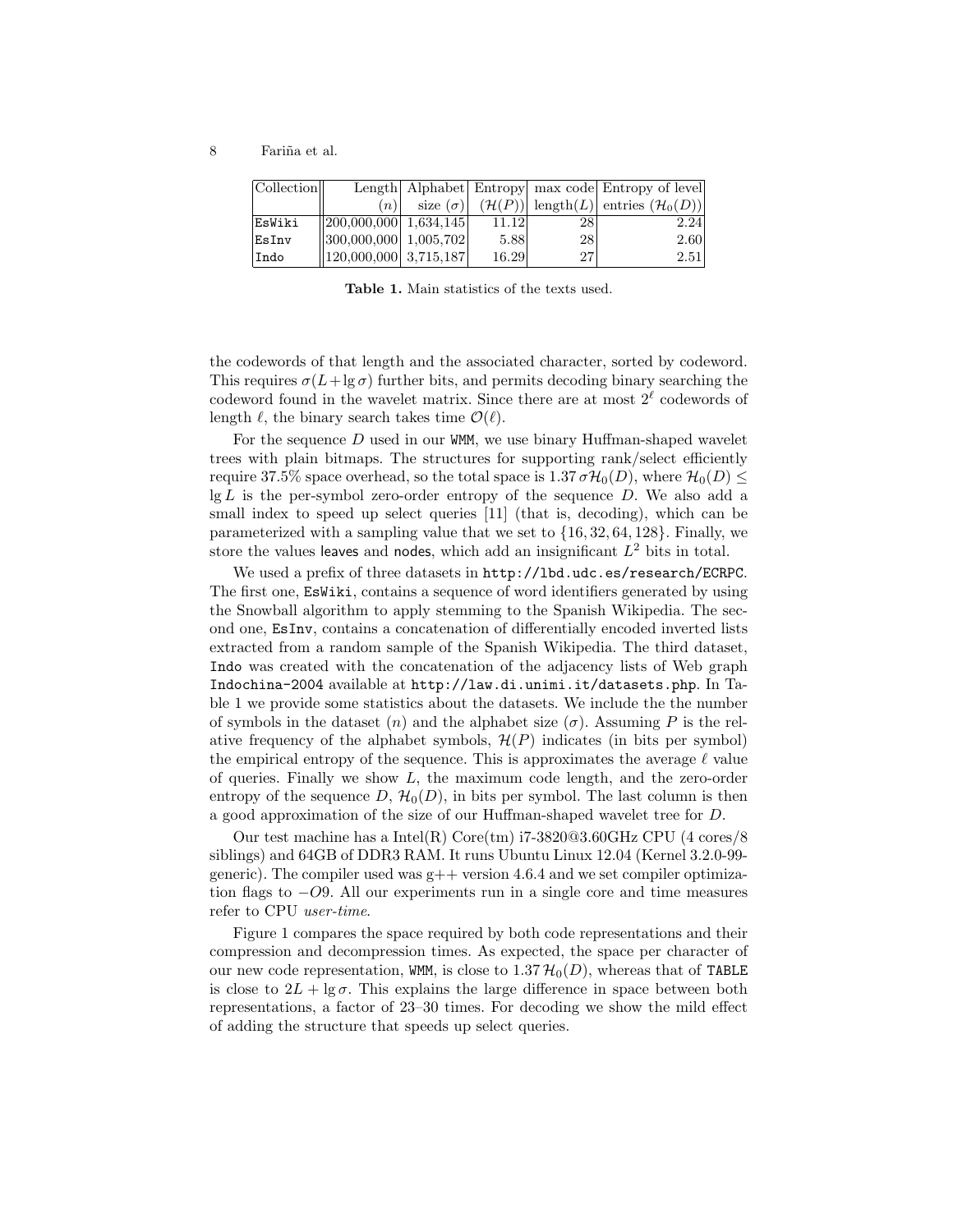

Fig. 1. Size of code representations versus either compression time (left) or decompression time (right). Time is measured in nanoseconds per symbol.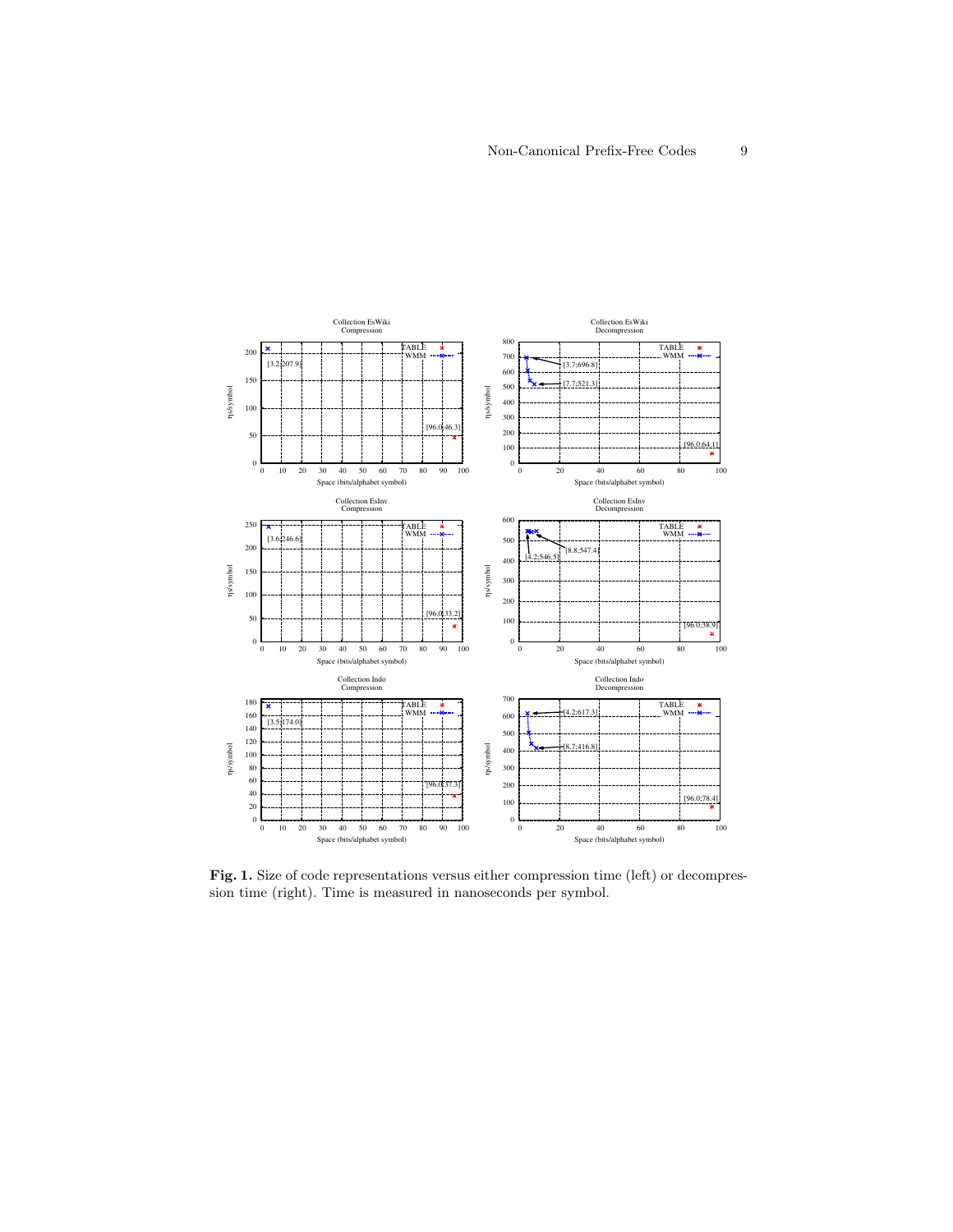The price of our representation is the encoding and decoding time. While the TABLE approach encodes using a single table access, in 8–18 nanoseconds, our representation needs 130–230, which is 10 to 21 times slower. For decoding, the binary search performed by TABLE takes 20–50 nanoseconds, whereas our WMM representation requires 510–700 in the slowest and smallest variant (i.e., 11–30 times slower). Our faster variants require 300–510 nanoseconds, which is still several times slower.

### 5 Conclusions

A classical prefix code representation uses  $\mathcal{O}(\sigma L)$  bits, where  $\sigma$  is the alphabet size and L the maximum codeword length, and encodes in constant time and decodes a codeword of length  $\ell$  in time  $\mathcal{O}(\ell)$ . Canonical prefix codes can be represented in  $\mathcal{O}(\sigma \log L)$  bits, so that one can encode and decode in constant time under reasonable assumptions. In this paper we have considered two families of codes that cannot be put in canonical form. Alphabetic codes can be represented in  $\mathcal{O}(\sigma)$  bits, but encoding and decoding takes time  $\mathcal{O}(\ell)$ . We gave an approximation that worsens the average code length by a factor of  $1 + \mathcal{O}(1/\sqrt{\log \sigma})$ , but in exchange requires  $o(\sigma)$  bits and encodes and decodes in constant time. We then consider a family of codes that are canonical when read right to left. For those we obtain a representation using  $\mathcal{O}(\sigma \log L)$  bits and encoding and decoding in time  $\mathcal{O}(\ell)$ , or even in  $\mathcal{O}(1)$  time under reasonable assumptions if we use  $\mathcal{O}(2^{\epsilon L})$  further bits, for any constant  $\epsilon > 0$ .

We have implemented the simple version of these right-to-left codes, which are used for compressing wavelet matrices, and shown that our encodings are significantly smaller than classical ones in practice (up to 30 times), albeit also slower (up to 30 times). For the final version of the paper, we plan to implement the wavelet tree of D with a shape that lets it operate in time  $\mathcal{O}(\ell)$  or  $\mathcal{O}(\log \ell)$ , as used to prove Theorem 2; currently we gave it Huffman shape in order to minimize space. Since there are generally more longer than shorter codewords, the Huffman shape puts them higher in the wavelet tree of  $D$ , so the longer codewords perform faster and the shorter codewords perform slower. This is the opposite effect as the one sought in Theorem 2. Therefore, a faithful implementation may lead to a slightly larger but also faster representation.

An interesting challenge is to find optimal alphabetic encodings that can encode and decode faster than in time  $\mathcal{O}(\ell)$ , even if they use more than  $\mathcal{O}(\sigma)$ bits of space. Extending our results to other non-canonical prefix codes is also an interesting line of future work.

#### Acknowledgements

This research was carried out in part at University of A Coruña, Spain, while the second author was visiting and the fifth author was a PhD student there. It started at a StringMasters workshop at the Research Center on Information and Communication Technologies (CITIC) of the university. The workshop was